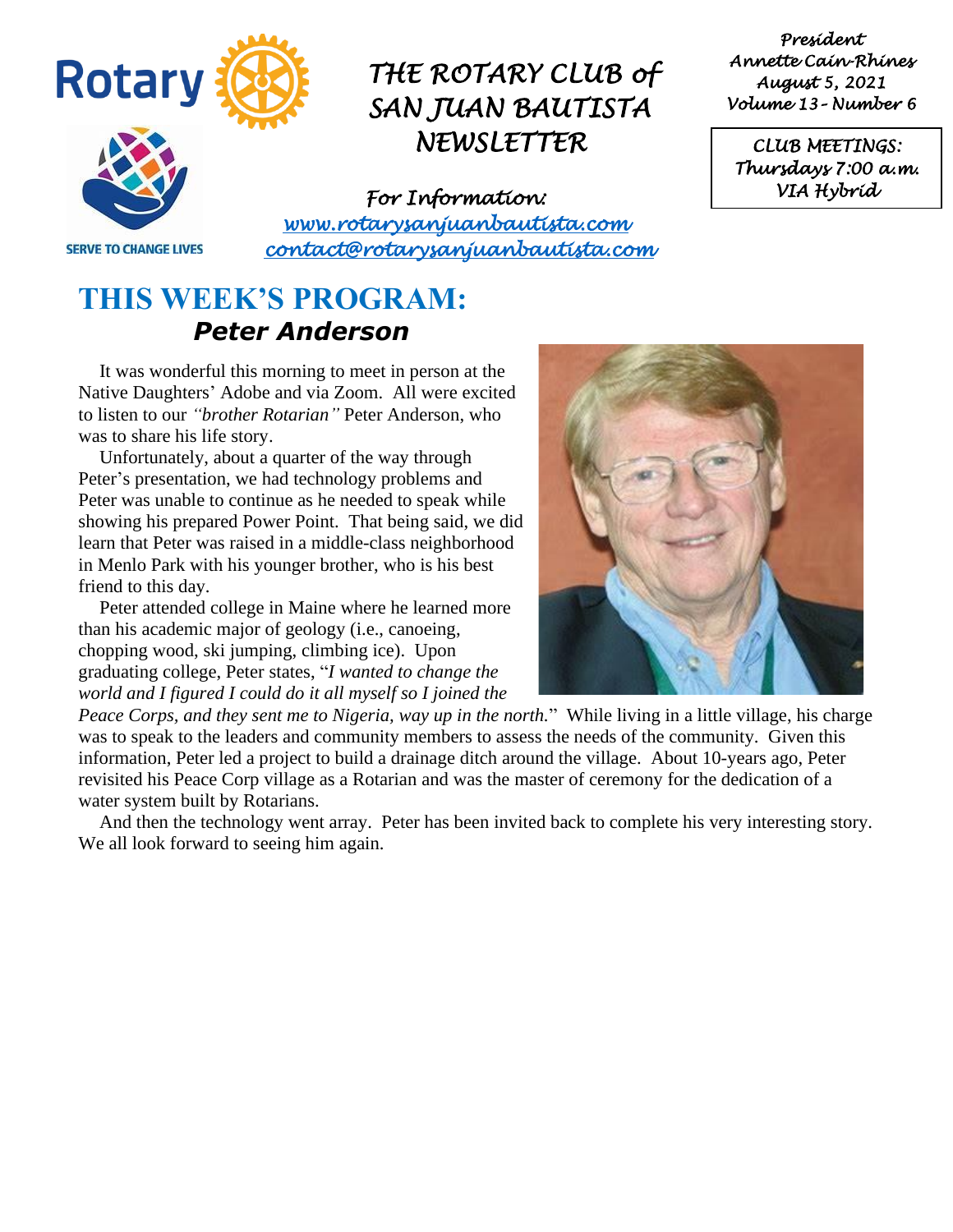

**SERVE TO CHANGE LIVES** 

*THE ROTARY CLUB of SAN JUAN BAUTISTA NEWSLETTER* 

*For Information: [www.rotarysanjuanbautista.com](http://www.rotarysanjuanbautista.com/)  contact@rotarysanjuanbautista.com* 

*President Annette Cain-Rhines August 5, 2021 Volume 13– Number 6* 

*CLUB MEETINGS: Thursdays 7:00 a.m. VIA Hybrid* 

A BIG THANK YOU! MICHAEL, JORGE, ART, ANDREW, BOB, & ANNETTE ...for setting up the hybrid meeting!



HYBRID The BELL RINGS...

# **203 Fourth Street**

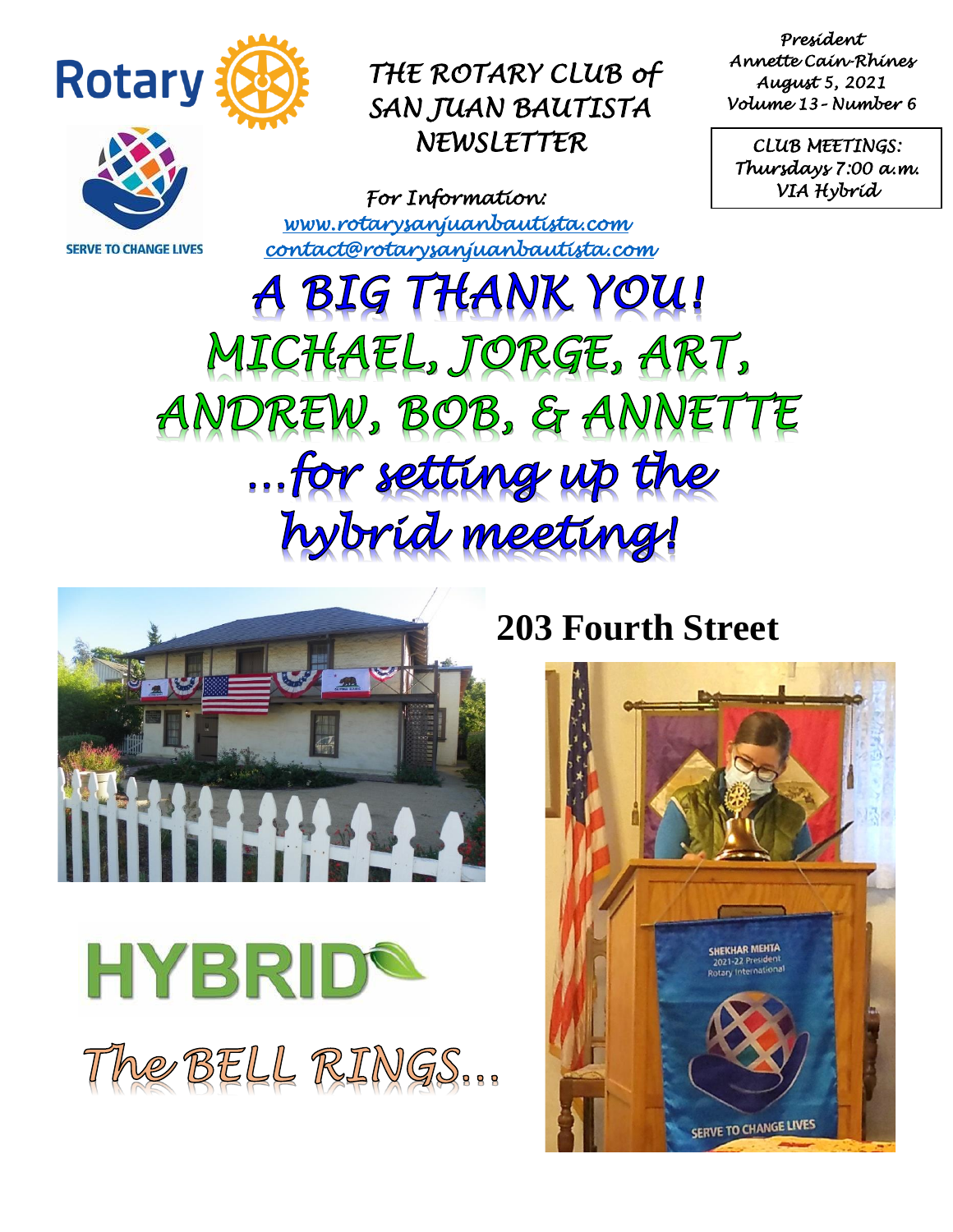

*President Annette Cain-Rhines August 5, 2021 Volume 13– Number 6* 

*CLUB MEETINGS: Thursdays 7:00 a.m. VIA Hybrid* 

**SERVE TO CHANGE LIVES** 

*For Information: [www.rotarysanjuanbautista.com](http://www.rotarysanjuanbautista.com/)  contact@rotarysanjuanbautista.com* 

## **OUR ZOOM MEETING**  *HAPPY ROTARIANS on August 5, 2021 22 MEMBERS PRESENT!!!*

**In Person: Andrew, Annette, Art, Bob, Don Boys, Donna, Jackie, John, Jorge, Larry, Michael, Paul, Phil, Vicki, and Wayne On Zoom: Blanca, César, Jessie, Luis, Rosa Fernandez, Rosa Loayza, and Tom**

### **THIS WEEK'S MEETING: Inspirational Quote:**

*"***You do not find a happy life. You make it." - Camilla E. Kimball -**

### *VISITORS*

 **Stefany Mendez Rosa Fernandez** 

 **VISITORS HOST ROTARIAN Dr. Gómez Rosa Fernandez**

### **Announcements:**

*Meeting Attendance & Recording of Meetings: Members & invited friends will be allowed to attend Club meetings only. The meetings may only be recorded with permission from the Membership.*

#### **Rotary Club Events & Information:**

- ❖ **Scholarship Recipient Gloria Jimenez:** She has received the Rotary scholarship, but has no bank account. Don Boys will ask Gloria to send back the check & another check will be sent to the college in her name.
- ❖ **Club Covid-19 Precaution Policy:** Due to the Delta variant, the members discussed suggestions for a policy to be created to ensure those attending meetings in person are kept safe. The suggestions will be included in a written policy, which will be reviewed by the Board and then approved with any necessary changes.
- ❖ **VERY IMPORTANT - QR CODE:** 1) **Visit covid19.ca.gov 2) Complete identity information = You will receive a QR Code as proof of vaccine.**

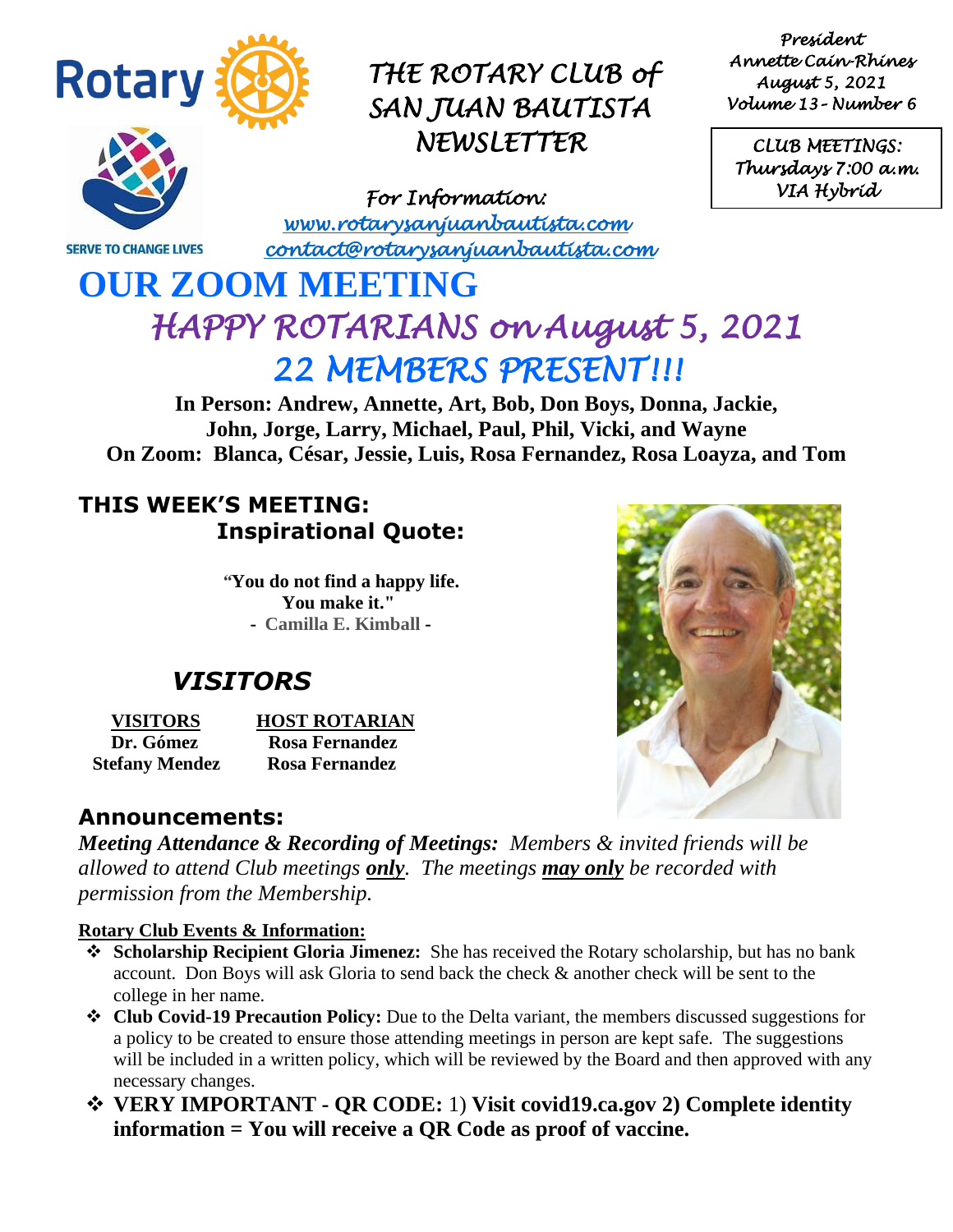

*President Annette Cain-Rhines August 5, 2021 Volume 13– Number 6* 

*CLUB MEETINGS: Thursdays 7:00 a.m. VIA Hybrid* 

*For Information: [www.rotarysanjuanbautista.com](http://www.rotarysanjuanbautista.com/)  contact@rotarysanjuanbautista.com* 

**SERVE TO CHANGE LIVES** 

❖ **Pledgeing Foundation Follow-Up:** \$855 was sent to the club as a result of the Virtual Concert. The above amount assisted in covering the cost of the concert.

#### **San Benito County Events & Information:**

**❖ Feeding the Frontline:** Aug,  $8<sup>th</sup>$ ,  $10<sup>th</sup>$  &  $12<sup>th</sup>$ ;  $12:00-4:00$  set-up;  $4:00-$ 6:00 food distribution; (4:00-6:00); **Volunteers Needed**; fork lift needed





#### **WHAT'S HAPPENING MARK YOUR CALENDAR**

**th: District 5170 Leadership Meeting; Dryco Construction, Fremont**

- ❖ **August 12th: Program: TBD**
- ❖ **August 19th: Program: TBD**
- ❖ **August 19th: Club Board Meeting; Following General Meeting**
- ❖ **August 26th: Program: General Assembly**
- ❖ **September 2 nd: Program: TBD**
- ❖ **September 8**
- ❖ **September 9**
- **th: Program: TBD** ❖ **September 15th: Club Community Grant Applications Due**
- 
- ❖ **September 16th: Program: TBD**
- ❖ **September 16th: Club Board Meeting; Following General Meeting**
- ❖ **September 23 Program: General Assembly**
- ❖ **September 23rd: Fundraising Committee Meeting; Following General Meeting**
- ❖ **September 30th: Program: TBD on Zoom Only**
- **❖** September 30<sup>th</sup>: District 5170 Avenues of Service Workshops on Zoom<br>❖ October 28<sup>th</sup>: Program: District 5170 Governor Richard Flanders
- ❖ **October 28th: Program: District 5170 Governor Richard Flanders**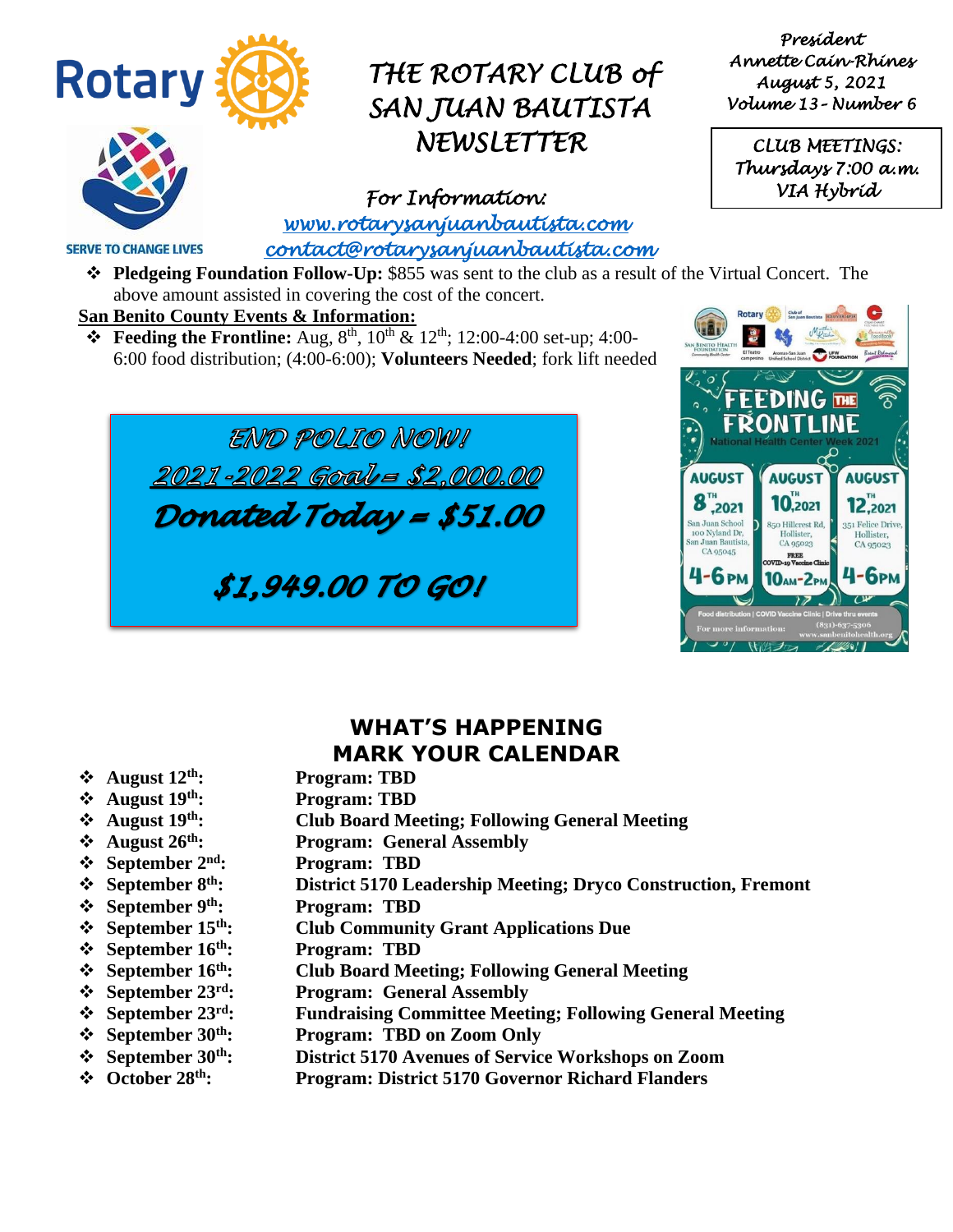

*For Information: [www.rotarysanjuanbautista.com](http://www.rotarysanjuanbautista.com/)  contact@rotarysanjuanbautista.com* 

*President Annette Cain-Rhines August 5, 2021 Volume 13– Number 6* 

*CLUB MEETINGS: Thursdays 7:00 a.m. VIA Hybrid* 

**SERVE TO CHANGE LIVES** 

AUGUST MEETING **Flag Salute: MICHAEL InspirationalQuote: MICHAEL Programs: DON BOYS Hospitality: ANNETTE, JESSIE, MICHAEL**

| <b>MONTH</b>     | <b>SALUTE</b>   | <b>QUOTE</b>       | <b>PROGRAMS</b> | <b>HOSPITALITY</b>              |
|------------------|-----------------|--------------------|-----------------|---------------------------------|
| <b>September</b> | <b>Jackie</b>   | <b>Rosa Vivian</b> |                 | <b>Annette, Jessie, Michael</b> |
| <b>October</b>   | <b>Jessie</b>   | <b>Jessie</b>      | César           | <b>Annette, Jessie, John</b>    |
| <b>November</b>  | <b>Wayne</b>    | <b>Jackie</b>      | <b>Phil</b>     | <b>Annette, Jessie, Art</b>     |
| <b>December</b>  | Wayne           |                    | <b>Don Boys</b> | Annette, Jessie,                |
| <b>January</b>   | Art             | <b>Don Boys</b>    |                 | Annette, Jessie,                |
| <b>February</b>  | <b>Vicki</b>    | Luis               | César           | Annette, Jessie, Vicki          |
| <b>March</b>     |                 |                    | <b>Phil</b>     | Annette, Jessie,                |
| April            | <b>Vicki</b>    | Luis               | <b>Don Boys</b> | Annette, Jessie,                |
| <b>May</b>       | <b>Don Boys</b> | Art                |                 | <b>Annette, Jessie, Bob</b>     |
| June             | <b>Michael</b>  | <b>Michael</b>     | César           | <b>Annette, Jessie, Bob</b>     |